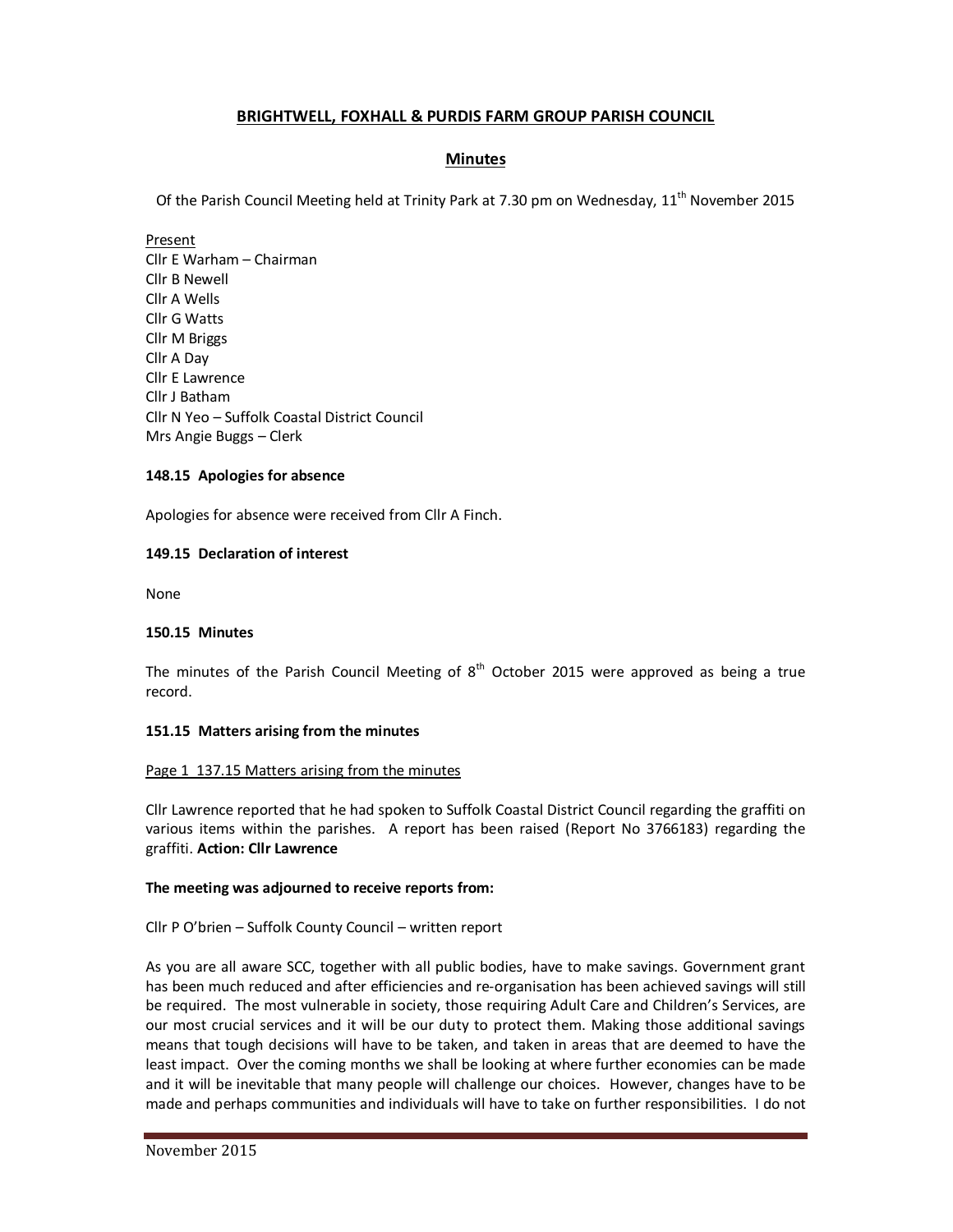regard that as negative. People thru' the ages have shown that 'when the chips are down' they respond outstandingly. Perhaps it is time for a new generation to show their metal.

#### Police

I chaired the Police & Crime Panel in Lowestoft recently and one of the main issues discussed was the annual report for 2014/15. The Commissioner stated that the pattern of crime was changing and that the police force has to change to meet new challenges, such as cybercrime.

Future savings are of major concern and until the chancellor's Autumn Statement and the national funding formula are delivered, there is uncertainty regarding the extent and areas that will be affected. The PCC is very keen to ensure continued funding in some specific areas such as: voluntary sector, rural crime, cybercrime and roads policing. He reiterated his call for other partner organisations to play their part.

I attended the Accountability & Performance meeting whereby the Commissioner holds the Chief Constable and Constabulary to account. It was interesting to hear the police views on how efficiently they were dealing with 999 and 101 calls. 999 were up to target but there was room for improvement for the non-emergency calls to101. 101 calls require garnering information and advising the public, which can take some time. Many of the 101 calls are not for the police but for other organisations, NHS, councils etc. The police wish for a central response, for 101 calls, whereby the needs of the caller are identified and transferred to the correct corporate body. I understand that this is already being assessed. .

Cllr N Yeo – Suffolk Coastal District Council – written report

This month has flown by as I don't seem to have enough hours in the day for all the bits and pieces I need to do!

I was asked by the Leader of the Conservatives to join a Working Group on Affordable Housing. He knew this was a subject I am quite passionate about. This Group has been formed to find ways of building affordable housing in areas where they are required and not because a developer has agreed to put a few in a large housing development. The aim is to ask all Parish and Town Councils if they feel that there is a need for affordable housing in their area and also whether it should be for first time buyers or for people who are downsizing and may require a one bedroom bungalow.

The Brown Bin debate is on-going and as I intimated last month it is more than likely that Suffolk Coastal District Council will not charge for the brown bins.

Devolution is another on-going matter and Suffolk Coastal District Council are being very helpful in keeping residents informed on their website which is regularly being updated.

The Travellers Consultation comes to a draw on November 15 whereby all sites which have been submitted will be carefully assessed against the criteria. The Public Sector Leaders' Group will then put out the chosen sites for further consultation in December and then in February 2016 the chosen sites will put to the Planning Department for planning permission. The aim is to get these three sites up and running by the end of 2016.

There is an Annual Budget Review Meeting of the Town and Parish Councils which is being held on Monday 16 November a 6.0 pm in the Council Chamber. As mentioned in my previous report each Parish Council can be represented by two Councillors.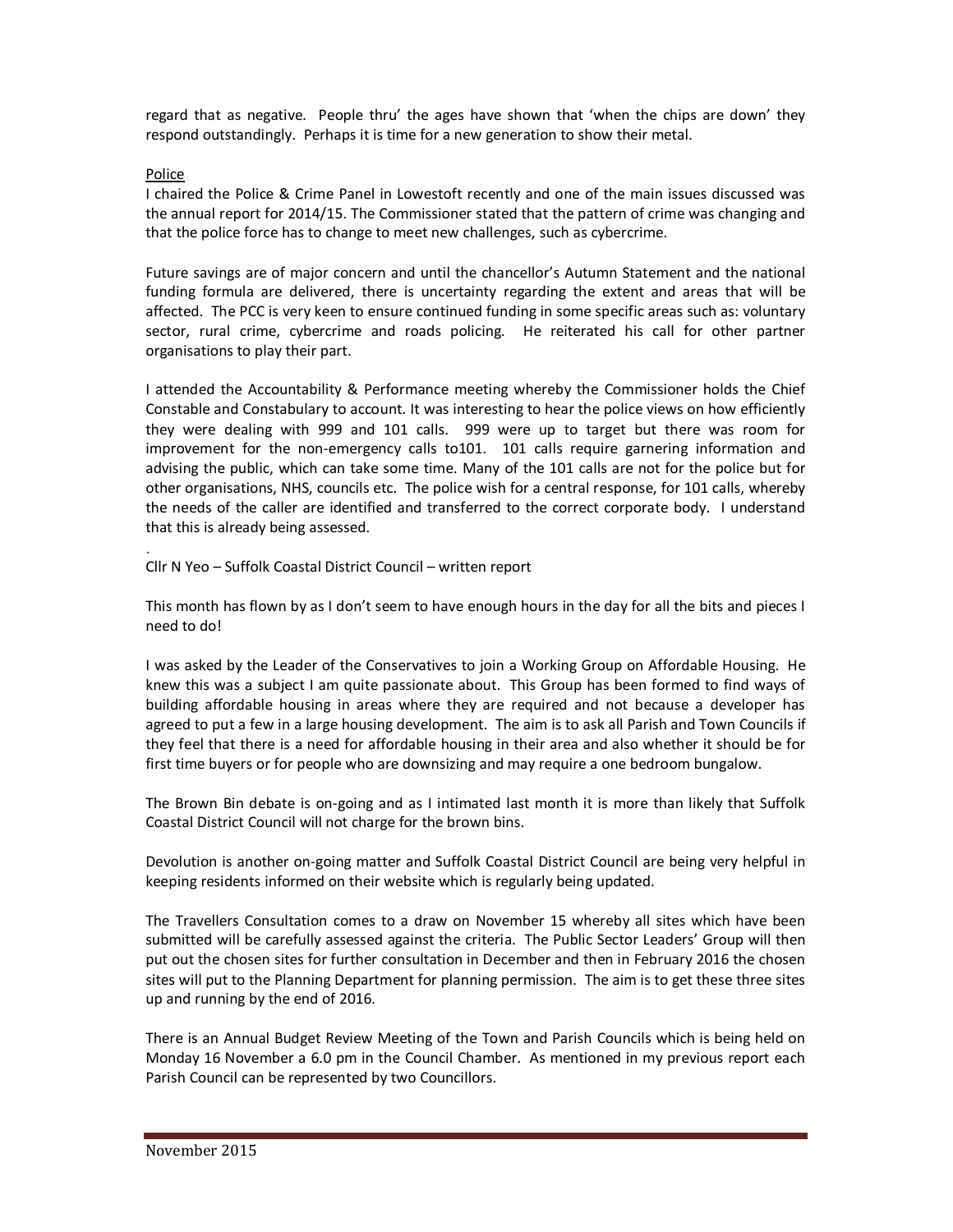It has now been agreed that Suffolk as a County will take 200 Syrian refugees but due to the location of suitable housing, health, education and support services the refugees will predominantly be settled in the Greater Ipswich Area.

• Suffolk Police – no report

The Clerk reported that she had received an email from PCSO Glynn Bown stating that due to a new crime investigation system being introduced to Suffolk Constabulary IT systems they are unable to provide parish councils with a crime report for forthcoming meetings. PCSO Bown has suggested that we use the Police Crime Map on the internet www.police.uk. **Action: Clerk / All Councillors** 

### **The meeting was re-convened.**

## **152.15 Clerk's Report**

The purpose of this report is to update members on outstanding issues, items received after the deadline for agenda items, correspondence and action taken by the Clerk.

## Police Presentation

You are invited to an information evening on Thursday 10th December 2015 at 1900 hrs, at the Visitors Centre conference room, Landmark House Ipswich. IP1 5PF

The Temp /Chief Constable, Gareth Wilson, the PCC Tim Passmore and Supt Jenny Powell will talk through the changes Suffolk Constabulary will be making in order to meet future demand, whilst making the cuts placed upon us in the Government spending review.

In order to ensure there is sufficient capacity please limit attendance to one person per council.

# Parish Councils: The Case for the Right of Appeal in the Planning Process

Suffolk Association of Local Councils has a long-standing policy position that town and parish councils should have a right of appeal against planning decisions to mirror the right of developers. SALC presented this policy to the National Association of Local Councils and it was adopted. It is appreciated that the right of third party appeal for local councils is only likely to progress with Government if it were confined to specific circumstances.

It is pleasing to see that not only is NALC continuing to take this matter forward with Government but pressure is growing from other quarters. The latest instance is a resident in Staffordshire who has initiated an online petition. If you are interested in signing the petition, please note the details below. With sufficient signatures, a parliamentary debate is triggered.

With the government planning up to one million homes in the next five years and the current presumption in favour of sustainable development when a local authority cannot demonstrate a five year land supply, there is a real danger of planning consents being granted improperly. The guidelines on what constitutes a sustainable development are so vague that they can be interpreted according to the subjective views of each individual planning officer. In the recent case of an application in respect of a development that bordered two local authorities, one authority found that the development was not sustainable while the other found that it was. The two authorities took completely opposing views on the sustainability of a single site.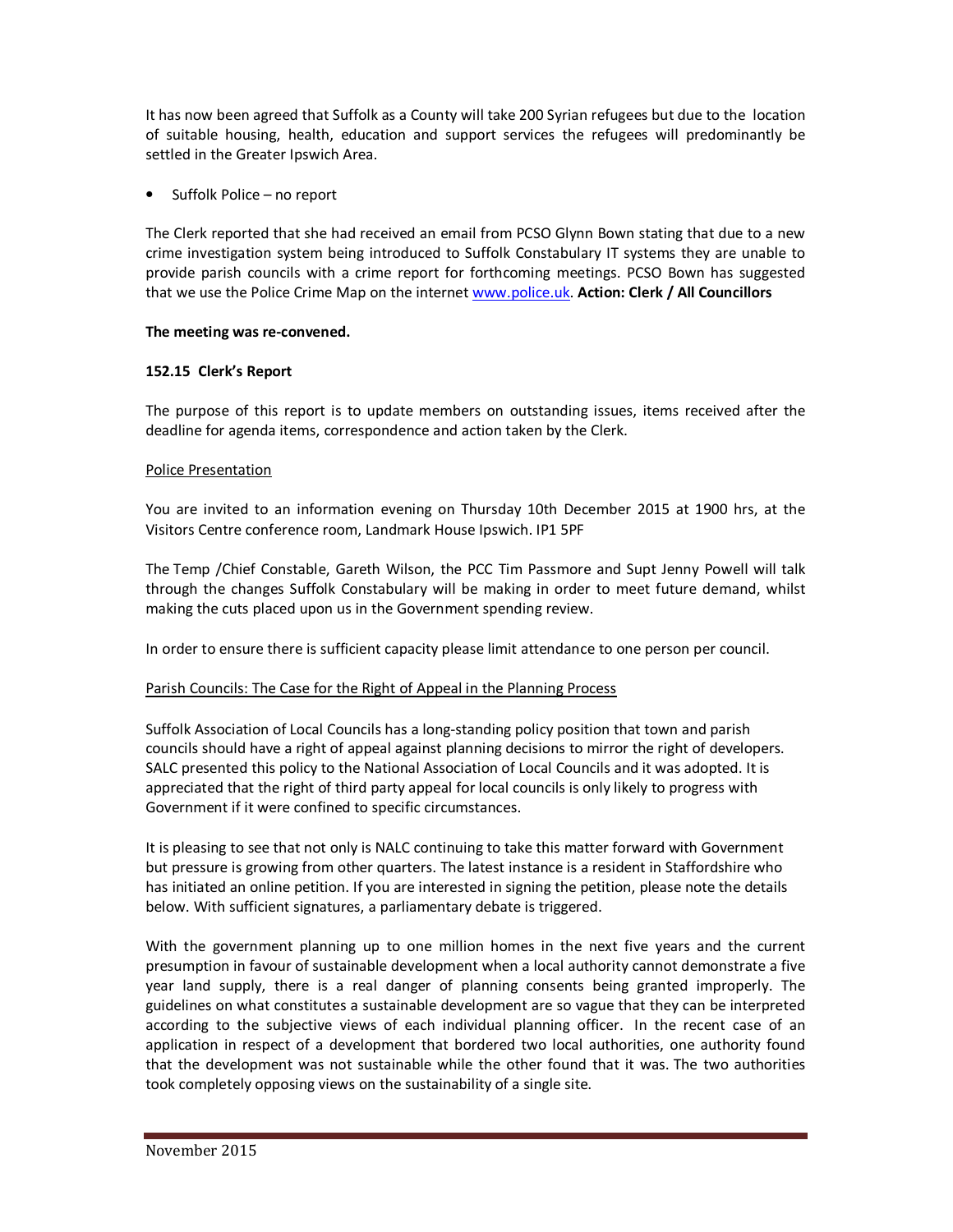Planning decisions impact communities, landscapes and the environment for generations. Given the amount of discretion that the sustainable criteria confer, these are decisions that should be subject to proper scrutiny. At the moment, third parties have no right of appeal if a planning consent is granted and it seems contrary to the principles of natural justice that there is no mechanism to review the propriety of local authority consents. A general right to appeal might lead to the planning inspectorate being bogged down with frivolous appeals from neighbours and NIMBYs and has previously led to the idea of third party appeals being dismissed out of hand.

I've started a petition to ask the government to give parish councils the right to appeal planning decisions. Parish Councils will usually have a detailed understanding of an area and local needs. Most parish councils can be trusted to act in the best interests of their constituents and are usually run by responsible individuals who would be loath to bring frivolous appeals. However, in an era where more and more development is planned, a limited right of third party appeal would ensure that particularly contentious decisions can be reviewed by the Planning Inspectorate, and using the existing parish council infrastructure minimises legislative and operational cost and impact.

If you agree, please sign the petition at this link: https://petition.parliament.uk/petitions/110489

If we get 10,000 signatures, the government must publish an official response to the proposal. At 100,000 signatures, the proposal will get debated in Parliament.

### Cities and Local Government Devolution Bill

### What is in this for local councils?

Local councils will wish to be aware of the Cities and Local Government Devolution Bill. This significant piece of legislation once again proposes a major change to local government. Local councils will be concerned about the potential impact on principal local authority services and their democratic accountability but will also be considering what the impact might be on their own councils as the most local tier of local government. In broad terms the Bill is designed to introduce directly-elected mayors to combined local authorities in England and to give statutory authority to decisions to transfer powers to local areas, such as housing, transport, planning and policing. It also contains a clause reducing the voting age to 16.

The Bill has been through the House of Lords and had its Second Reading in the House of Commons on 14 October 2015. Whilst the First Reading is a formality and takes place without any debate, the Second Reading is when the general principles are debated.

The Local Government Association has responded to the devolution proposals with a document which gives its views of the local government offer of partnership with Government, *English Devolution, Local Solutions for A Successful Nation*, a 26 page document with no mention of local councils. The National Association of Local Councils has published a 'white paper' entitled 'Devo Local' which cites measures which it believes will empower local councils and support devolution.

Government has claimed its devolution plans are a 'major step forward in plans to devolve powers from Whitehall and into the hands of local people and businesses' and has received 38 bids from major cities and regions across the country with the aim of creating a local devolution deal. It states that this is 'part of its "one nation government's" plans to rebalance the economy and provide opportunity for all.' Agreed bids will be supported through the Cities and Local Government Devolution Bill currently passing through Parliament and will be considered as part of the Spending Review process. The proposals include: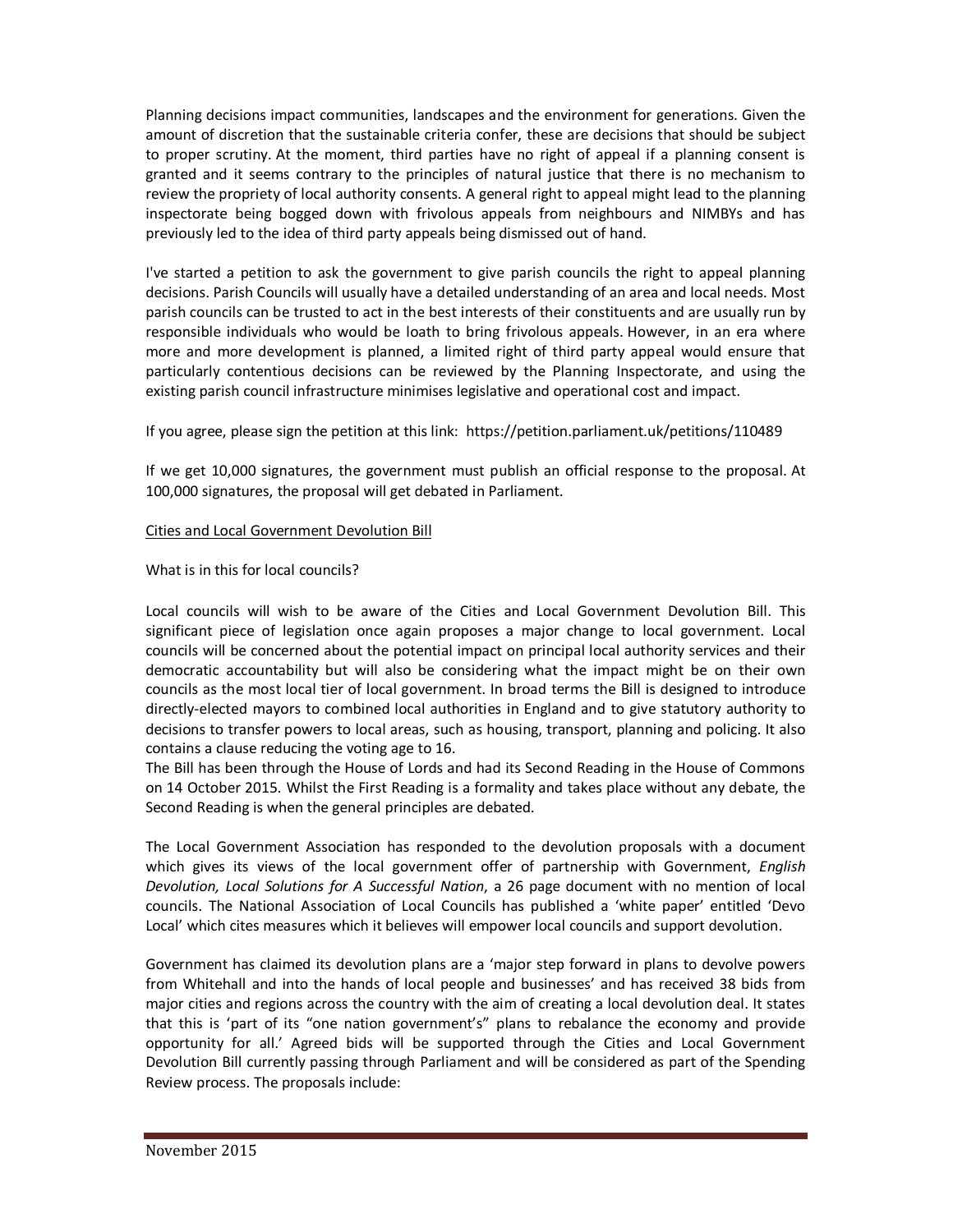Buckinghamshire, Oxfordshire and Northamptonshire *England's Economic Heartland*  http://tinyurl.com/qgnbjes

Cornwall *Case for Cornwall* http://tinyurl.com/o3bre6k

'D2N2' – Derbyshire, Derby, Nottinghamshire and Nottingham http://tinyurl.com/ohooovp Gloucestershire *We are Gloucestershire* http://tinyurl.com/ohtgjez Hampshire and Isle of White *The Southern Powerhouse* http://tinyurl.com/peblwmc

Leicester and Leicestershire *Delivering Growth Together* http://tinyurl.com/qfwuc4z

Norfolk *The Norfolk Offer* http://www.norfolk.gov.uk/view/NCC168721

Suffolk *A Devolved Suffolk Working for a Better Future* http://tinyurl.com/q9frple

West of England (Avon) *Devolution* http://tinyurl.com/orwcwwa

West Midlands Combined Authorities (geography of the three Local Enterprise Partnerships (LEPs) of The Black Country, Coventry and Warwickshire and Greater Birmingham and Solihull). Details being kept confidential. http://tinyurl.com/q85hyhv

Some areas have not submitted bids. For example in Hertfordshire discussions are taking place but they did not submit by the deadline set by Government. Hertfordshire County Council's leader Robert Gordon (Con) told LGC: "We want to get it right rather than get it quick."

### **152.15 Planning**

Cllr Watts Chairman of Planning Committee reported that the Planning Committee had raised no objection to the following applications.

DC/15/423/FUL 69 Bucklesham Road Purdis Farm – Two storey side and rear extension.

DC/15/4282/VOC Former Civil Sports Ground Straight Road Foxhall – Proposed demolition of existing buildings and erection of 14 dwellings with associated vehicular access and external works – variation to Condition 2 and 3.

### **153.15 Budget 2016/2017**

The Clerk had previously circulated a copy of the budget 2016/2017 and the following changes were agreed.

### Clerk's Expenses

Increase to £220.00

### Clerk's Salary

Following discussion Cllr Day proposed, seconded Cllr Wells that the Clerk's salary be increased from £8.29 per hour to £10.00 per hour – all in favour.

### Newsletter

The figure for producing a newsletter increased to £350.

### Graffiti Cleansing Services/Materials

A figure of £300 added to the budget.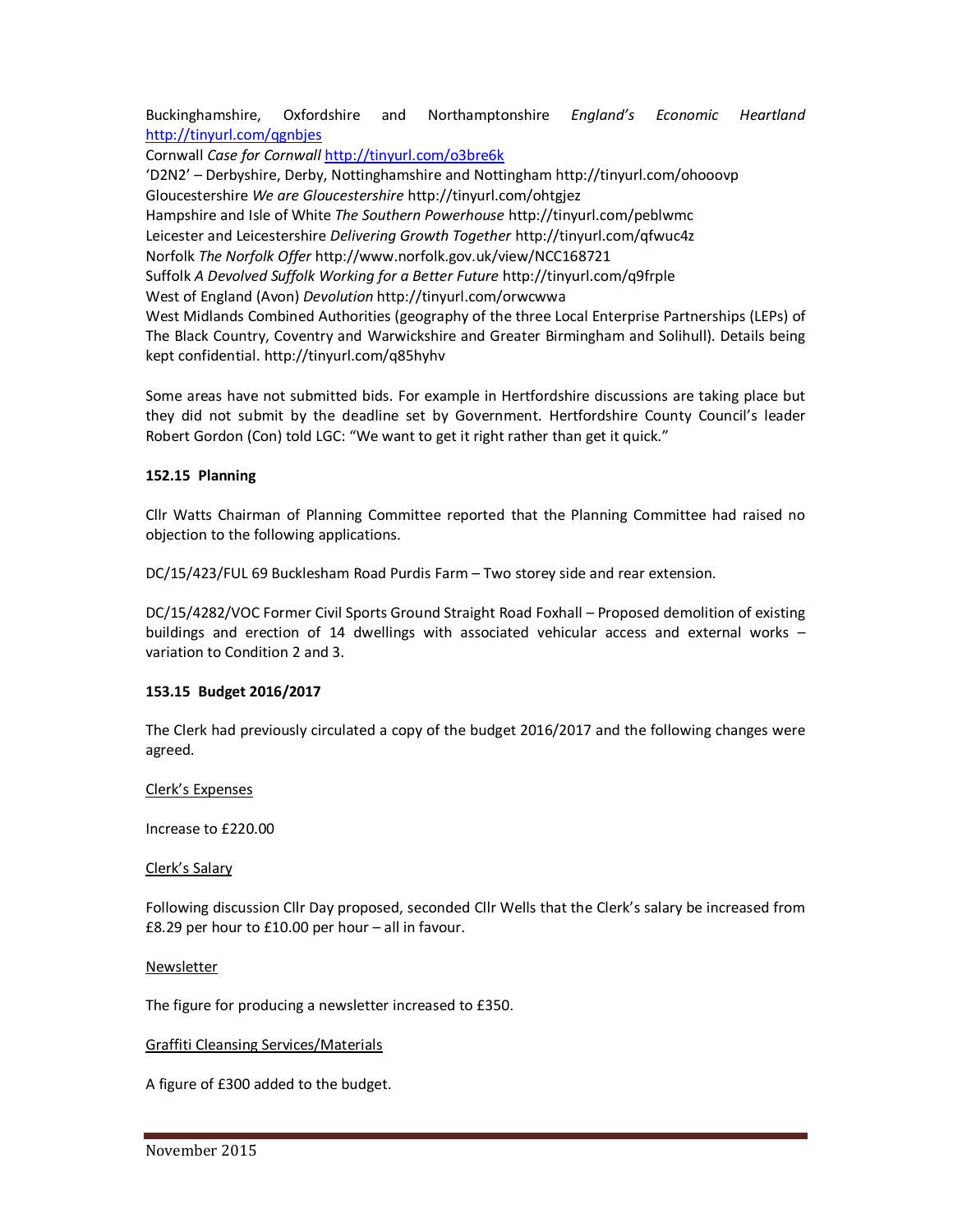#### Neighbourhood Plan

Additional cost of £750 added to the budget.

Cllr Warham proposed, seconded Cllr Day that the above changes are made to the Budget 2016/2017 – all in favour. **Action: Clerk** 

It was agreed that the Clerk should amend the Budget 2016/2017 as agreed and an item be placed on the December 2015 agenda to discuss and agree the precept for 2016/2017. **Action: Clerk** 

### **154.15 Parish Council Meeting Date 2016**

The Clerk reported that the meeting dates for 2016 had been sent to Trinity Park for approval for the use of the meeting room. Trinity Park has approved all the dates except May which they have changed to Wednesday, 4th May 2016. **Action: Clerk / All Councillors** 

### **155.15 Neighbourhood Plan – Kesgrave Parish Council / Rushmere St Andrew Parish Council**

The Clerk reported that she had met with Kesgrave Parish Council regarding their proposal for Brightwell, Foxhall & Purdis Farm Group Parish Council to be part of their Neighbourhood Plan with themselves and Rushmere St Andrew Parish Council. Following discussion it was agreed that Cllr Lawrence would contact Kesgrave Parish Council. **Action: Clerk / Cllr Lawrence** 

# **156.15 Preferred Options Public Consultation (9th October – 30th November )**

Cllr Finch had commented by email that the land around the lorry park on the A14 is clearly identified as a strategic site for development for employment, even to the cost of AONB. This again needs to be carefully managed and input from the Parish Council should be taken into account (although it sounds as this is another pre-determined plan). The A14 acts as a boundary but mention is made of crossings but I should not determine whether this meant to the north or south of the site. Access surrounding further development of the site must be considered as the current Ransomes' entrances are already at gridlock during peak periods.

Cllr Day reported that a page 57-61 of the document concerning the parcel of land behind the houses on Felixstowe Road is of concern regarding employment provision and the impact on the local housing and the landscape. It is farm land which is currently being farmed.

Following discussion it was agreed that Cllr Day would formulate a reply and send round to councillors for comments before submitting to Suffolk Coastal District Council. **Action: Cllr Day / All Councillors / Clerk**

#### **157.15 Locality Budget 2015/2016**

The Clerk reported that she had contacted both Cllr O'brien and Malcolm King Suffolk County Councils Highways regarding use the Locality Budget 2015/2016 for erecting flashing signs in Purdis Farm and Foxhall. Malcolm King will be reporting back to Cllr O'brien within the next two weeks. It was agreed that this item should be referred to the next Parish Council Meeting. **Action: Clerk** 

#### **158.15 Finance**

Income